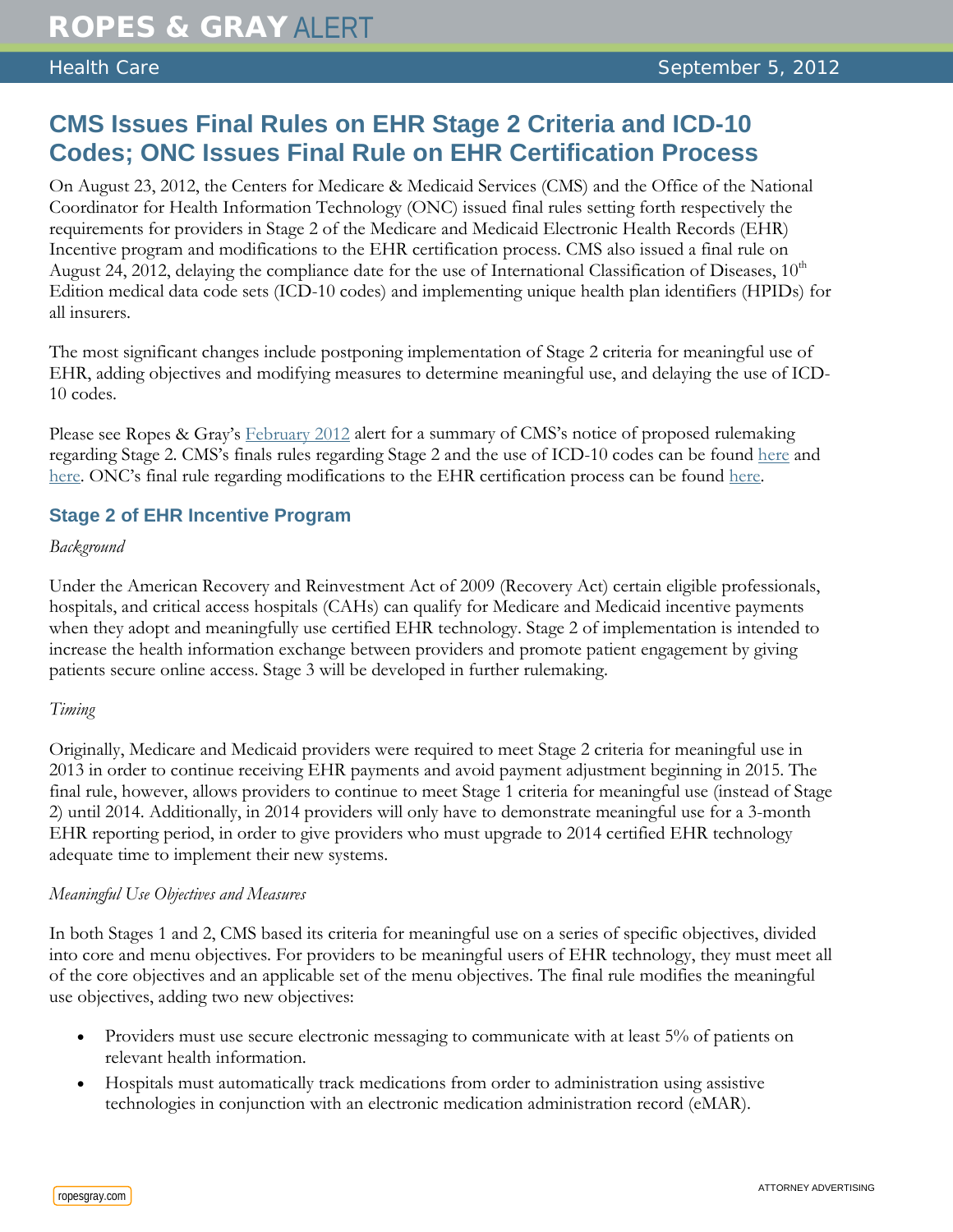These new core objectives were designed to encourage patient engagement. The final rule also requires "outpatient lab reporting" as a meaningful use objective for hospitals and "recording clinical notes" as a menu objective for hospitals and physicians.

In the final rule CMS also scaled back on two measures for electronic exchange of summary care documents between providers. The final rule requires that each provider send a summary of care record for 50% of transitions of care and referrals, reduced from 65% in the proposed rule. CMS also eliminated the organizational and vendor limitations for its requirement that providers electronically transmit a summary of care for more than 10% of transitions of care and referrals. Instead, CMS will require at least one instance of exchange with a provider using EHR technology designed by a different EHR vendor or with a CMSdesignated test EHR system.

CMS also modified certain of the processes for meeting objectives. For example, CMS finalized the ability to use a batch reporting process for meaningful use, allowing groups to submit attestation information for all of their individual electronic providers. This change should simplify the submission process for providers. Additionally, the threshold for two meaningful use objectives—providing patients online access to health information and secure messaging between patients and providers—was reduced from 10% to 5% in response to providers' concerns.

#### *Other Changes Affecting Eligible Providers*

Lastly, CMS changed the definition of "hospital-based" physicians to allow physicians to demonstrate that they are non-hospital based and, therefore, eligible to receive meaningful use incentives. Hospital-based eligible professionals were originally defined under the Recovery Act as those professionals furnishing substantially all of their professional services in a hospital setting (whether inpatient, outpatient, or emergency room). The modification of this definition is important in that it allows physicians to self-fund their EHR systems and, therefore, be eligible to receive incentive payments directly. In order to receive incentive payments directly, physicians must demonstrate that they fund the acquisitions, implementation, and maintenance of EHR, including supporting hardware and interfaces needed for meaningful use without reimbursement from an eligible hospital and use their EHR system instead of the hospital's system. CMS will determine who qualifies for direct incentive payments through an application process.

### *ONC's Final Rule*

ONC released a complimentary final rule modifying the EHR certification program, designed to streamline the certification process. ONC's final rule revises the definition of certified EHR technology to allow health care providers to adopt only the EHR technology they need to meet the meaningful use stage they are seeking to achieve. The rule also requires that EHR software be designed to automatically encrypt electronic health information stored locally on end-user devices.

#### **Use of ICD-10 codes and HPIDs**

CMS also announced on August 24, 2012 a delay to the implementation of ICD-10 codes, specifically from October 1, 2013 to October 1, 2014 and the establishment of National Health Plan Identifiers. By way of background, in 2009, CMS released a proposed rule that would make ICD-10 the standard code set for identifying diseases and procedures on health care transactions. Currently, the standard code used is ICD-9. The switch is significant because it expands the current set of 14,000 codes to over 69,000 codes. Several industry and provider groups have expressed significant concerns that the cost burden of implementing an